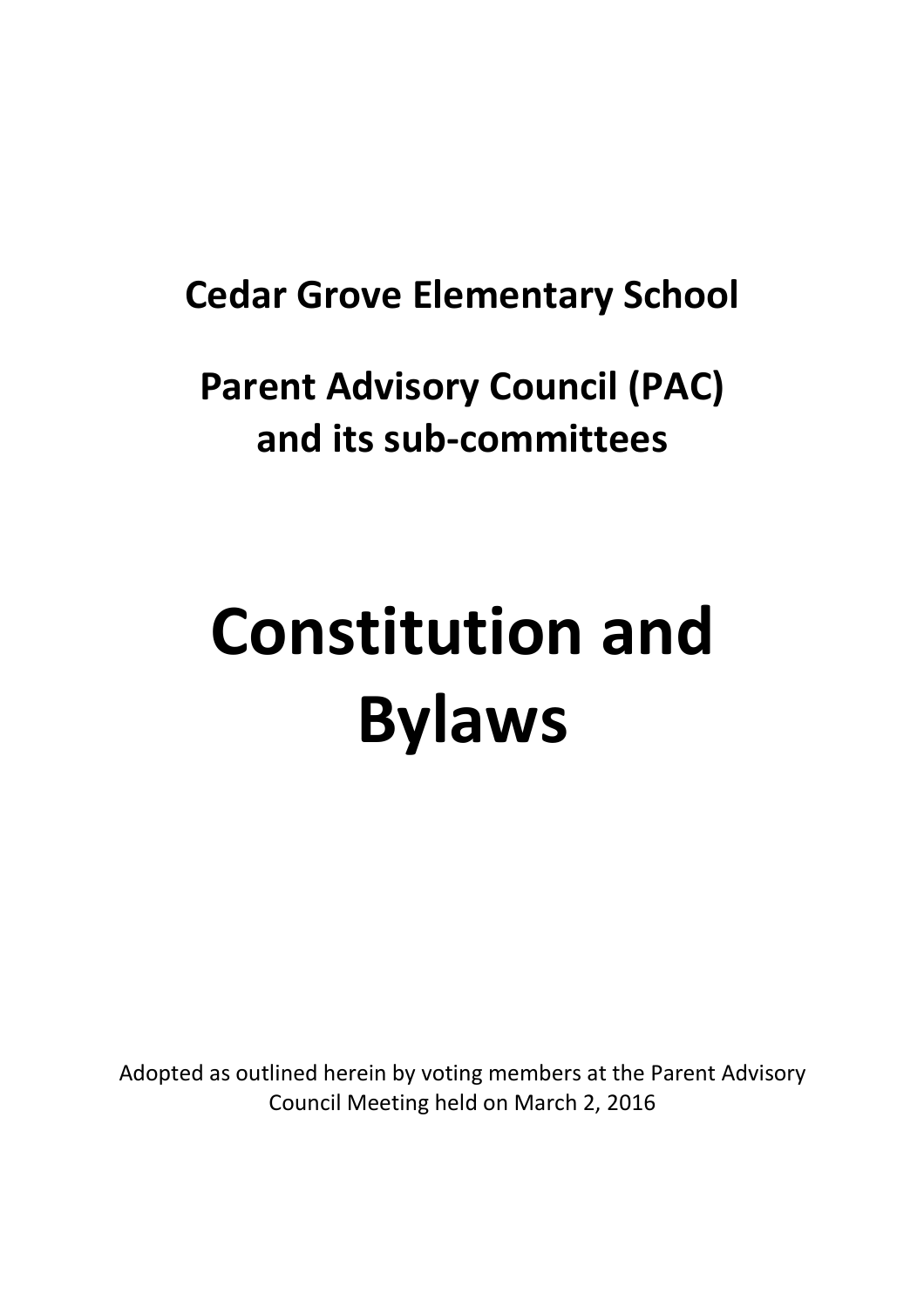# **TABLE OF CONTENTS**

#### **CONSTITUTION**

#### **BYLAWS**

| Section F - DISTRICT PARENT ADVISORY COUNCIL AND EXTERNAL COMMITTEE |  |
|---------------------------------------------------------------------|--|
|                                                                     |  |
|                                                                     |  |
|                                                                     |  |
|                                                                     |  |
|                                                                     |  |
|                                                                     |  |
|                                                                     |  |
|                                                                     |  |
|                                                                     |  |
|                                                                     |  |
|                                                                     |  |
|                                                                     |  |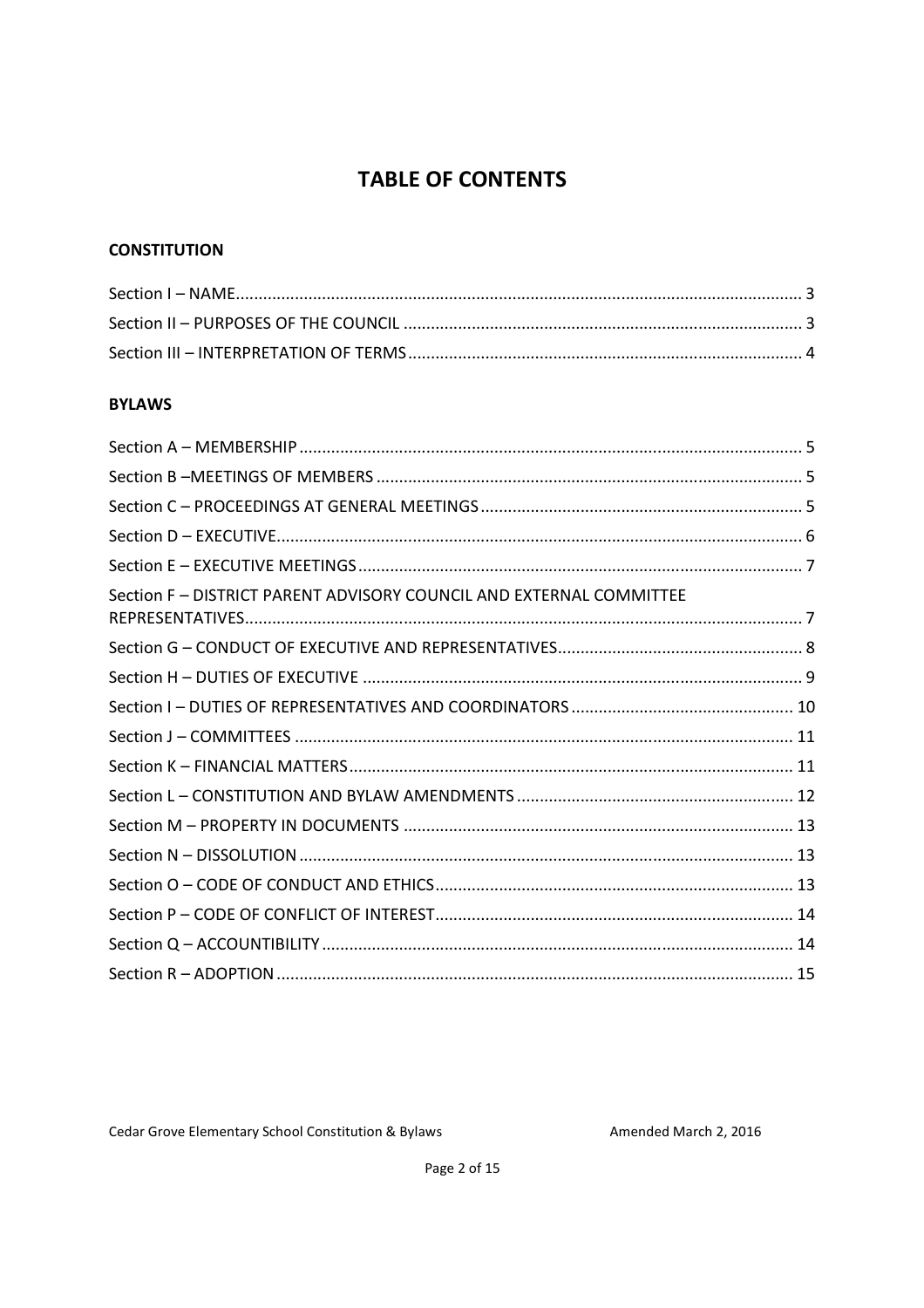# **CONSTITUTION**

# **Section I – NAME**

- 1. The name of this Council is Cedar Grove Elementary School Parent Advisory Council (School District No. 46)
- 2. The Council will operate as a non-profit organization with no personal financial benefit accruing to members.
- 3. The business of the Council will be unbiased in respect of race, religion, gender, politics, sexual orientation, and physical or mental ability.
- 4. Executive members must be volunteers who do not receive remuneration or other financial benefits for their services regardless of the type of service performed.

# **Section II – PURPOSES OF THE COUNCIL**

The purposes of the Council will be:

- 1. To promote the education and welfare of students in the school
- 2. To encourage parent involvement in the school, and to support programs that promote parent involvement
- 3. To advise the school board, principal, and staff on any matter relating to the school
- 4. To promote the interests of public education and, in particular, the interests of Cedar Grove Elementary School
- 5. To provide leadership in the school community
- 6. To contribute to a sense of community within the school and between the school, home, and neighbourhood
- 7. To provide parent education and professional development, and a forum for discussion of educational issues
- 8. To assist parents in obtaining information and communicating with the principal and staff about their child's progress or other concerns
- 9. To assist the principal and staff in ensuring the highest safety standards are maintained in the school and neighbourhood
- 10. To organize and support activities for students and parents
- 11. To provide financial support for the goals of the Council, as determined by the membership
- 12. To advise and participate in the activities of the Cedar Grove Elementary School Parent Advisory Council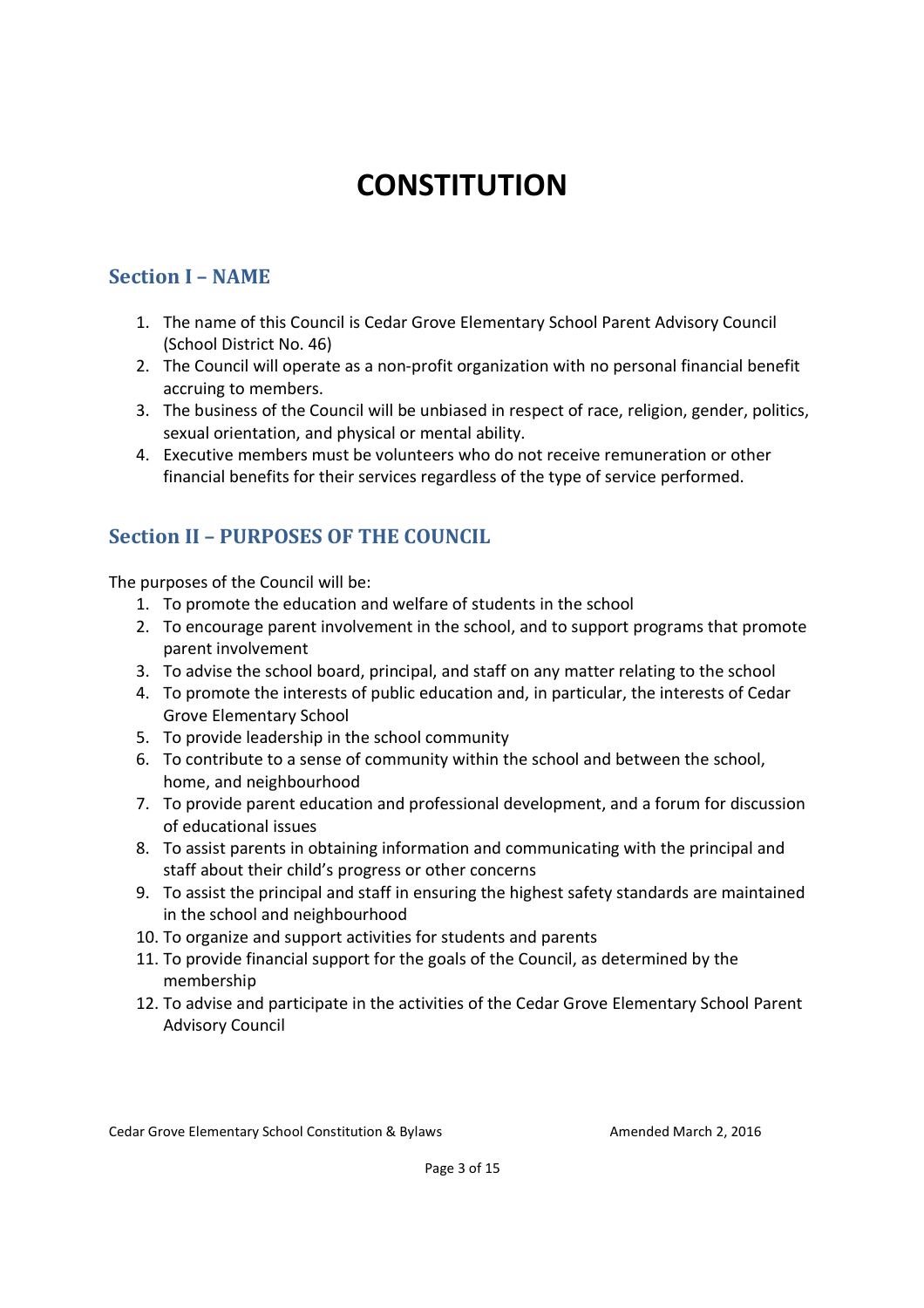# **Section III – INTERPRETATION OF TERMS**

**"Community organizations"** is defined as groups that demonstrate an interest in education and are not already included in the scope of the Council's constitution and bylaws

**"District"** is defined as School District No. 46

**"DPAC" or "district parent advisory council"** is defined as the parent advisory councils organized according to the School Act and operating as a district parent advisory council in School District No. 46

**"PAC" or "parent advisory council"** is defined as the parents organized according to the School Act and operating as a parent advisory council in Cedar Grove Elementary School

**"Parent"** is as defined in the School Act and means

(a) the guardian of the person of the student or child,

(b) the person legally entitled to custody of the student or child, or

(c) the person who usually has the care and control of the student or child and, for the purposes of these bylaws, means the parent or guardian of a child or children enrolled in School District No. 46

**"School"** is defined as any public elementary or secondary educational institution as defined in the School Act operating within School District No. 46

**"Members at large" (MAL)** is defined as a person who represents the general membership on issues of interest or concern, particularly those that arise outside of the standing committee structure.

The **MAL** can conduct projects to further the goals of the organization or to develop services for the membership. The MAL could serve as chair of any ad hoc committee formed to develop these projects.

The **MAL** can communicate their issues, needs and interests to the Council

- Identify potential problems and opportunities.
- Work effectively toward common goals as a team member.
- Set objectives and develop action plans for selected and/or assigned projects.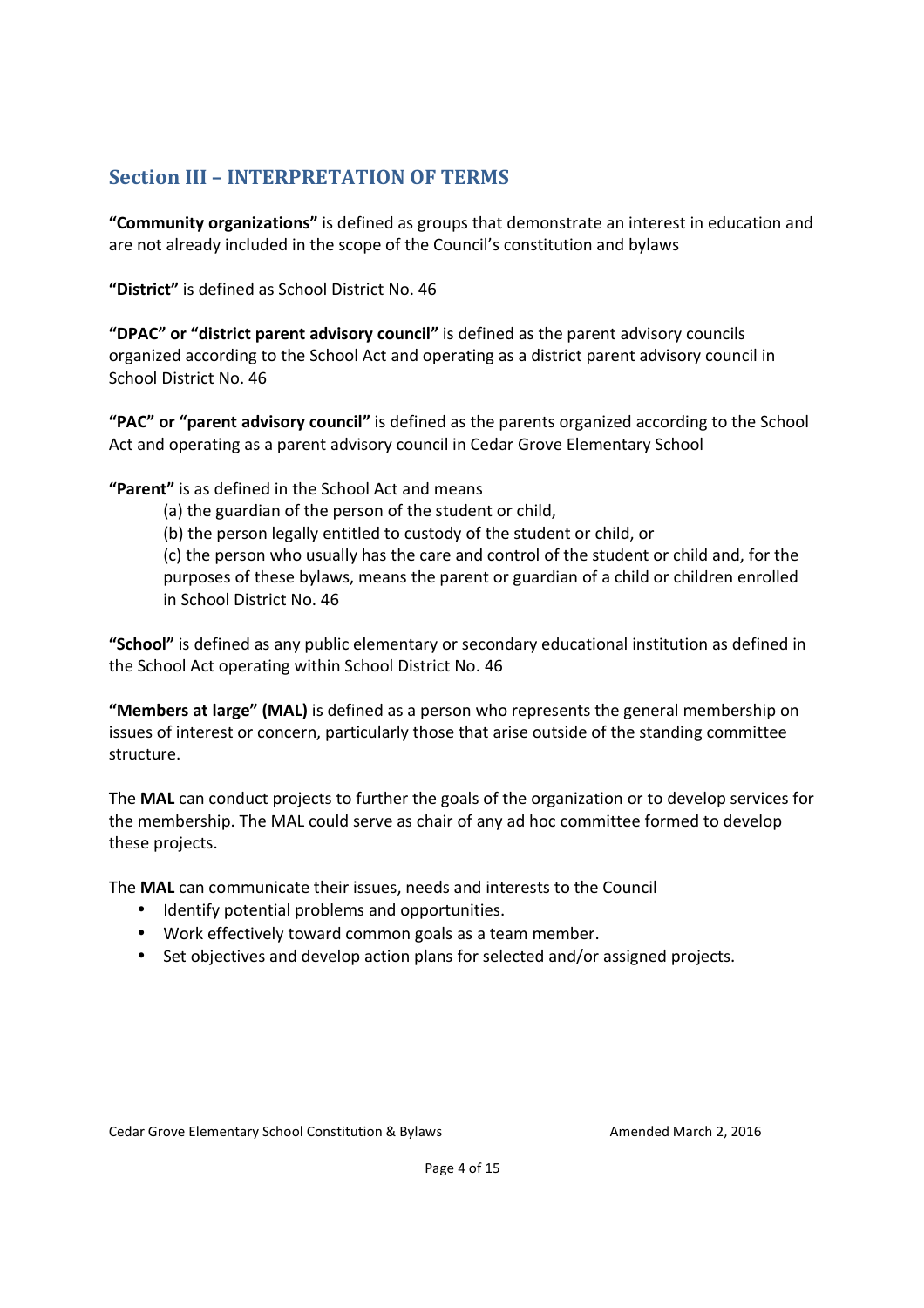# **BYLAWS**

# **Section A – MEMBERSHIP**

#### **Voting members**

1. All parents and guardians of students registered in Cedar Grove Elementary School are voting members of the Council.

#### **Non-voting members**

- 2. Administrators and staff (teaching and non-teaching) of Cedar Grove Elementary School may be invited to become non-voting members of the Council.
- 3. Members of the school community who are not parents of students registered in the public school system may be invited to become non-voting members of the Council.
- 4. At no time will the Council have more non-voting than voting members.

#### **Compliance with bylaws**

5. Every member will uphold the constitution and comply with these bylaws.

### **Section B –MEETINGS OF MEMBERS**

#### **General meetings**

- 1. General meetings will be conducted with fairness to all members.
- 2. General meetings will be held not less than six times during the school year. One of those meetings will be the annual general meeting.

#### **Conduct**

- 3. At general meetings, members will not discuss individual school personnel, students, parents, or other members of the school community.
- 4. The Council will refrain from partisan political action or other activities that do not serve the interests of the school or the public school system.

#### **Notice of meetings**

5. Members will be given reasonable notice of general meetings.

## **Section C – PROCEEDINGS AT GENERAL MEETINGS**

#### **Quorum**

- 1. A quorum for general meetings will be 5 voting members
- 2. If at any time during a general meeting a quorum ceases to be present, business then in progress must be suspended until there is a quorum present or until the meeting is adjourned or terminated.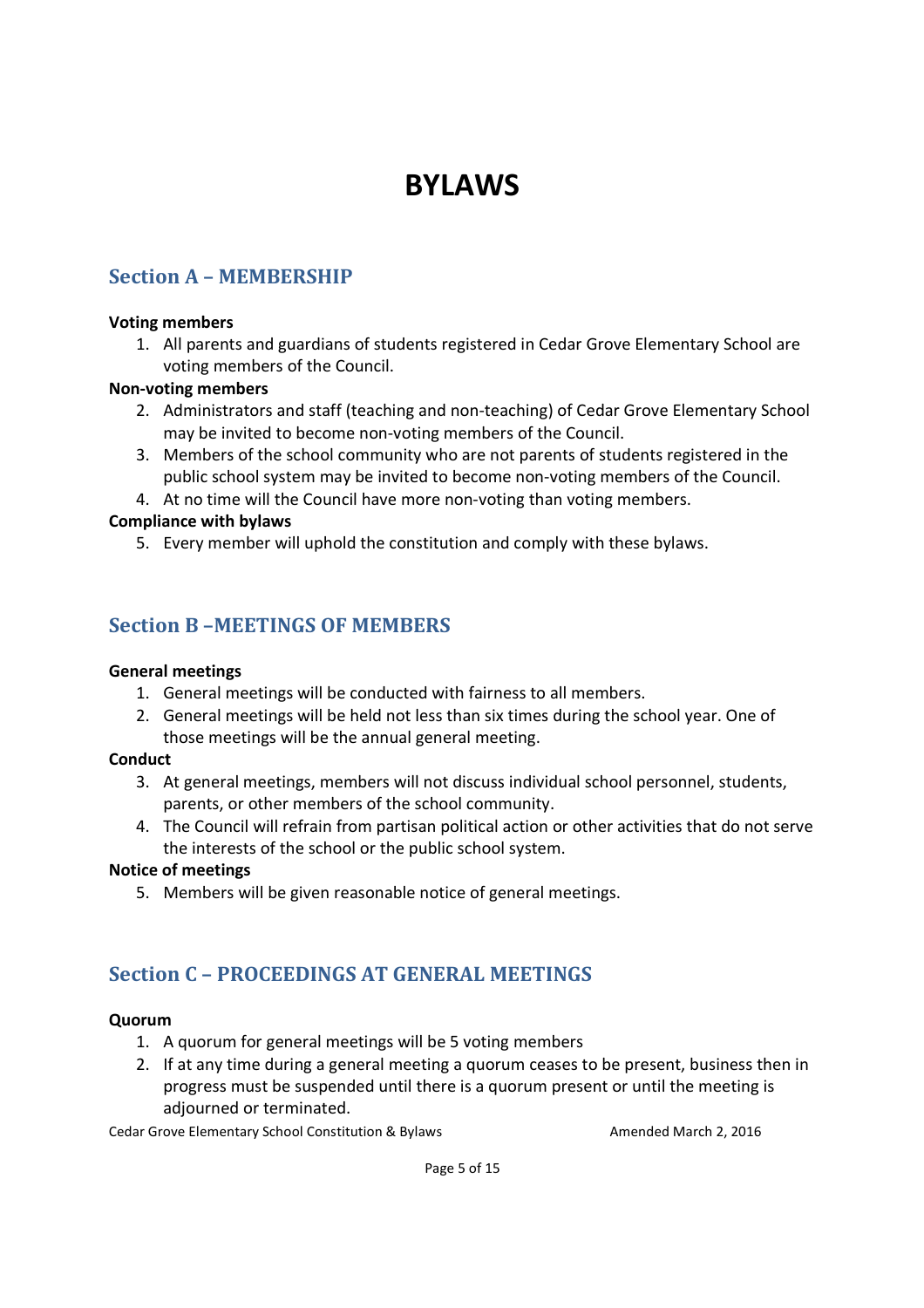#### **Voting**

- 3. Except as provided elsewhere in these bylaws, all matters requiring a vote will be decided by a simple majority of the votes cast (50% plus 1).
- 4. Events or fundraisers requiring 2 or more volunteers, and/or more than \$100, will be presented to the PAC at a general meeting and require a majority vote in order to proceed. This presentation must have the following details: event type, date, volunteers needed and budget. This proposal must be submitted to the Executive before the end of each month in order for it to appear on the next meeting's agenda.
- 5. In the case of a tie vote, the chair does not have a second or casting vote and the motion is defeated.
- 6. Members must vote in person on all matters. Voting by proxy will not be permitted.
- 7. Except as provided elsewhere in these bylaws, voting is by a show of hands or, where requested by two voting members present, by secret ballot.
- 8. A vote will be taken to destroy the ballots after every election.

#### **Conduct at Meetings**

- 9. Members must raise their hands for the chance to speak. The Vice-chairperson, or Cochair in lieu of a Vice-chair, will take note of the order of speakers.
- 10. Members should be respectful of opinions, positions and views.
- 11. Members will have an added chance to speak at the end of all general meetings during the Additional Business section of the agenda.

# **Section D – EXECUTIVE**

#### **Role of executive**

1. The executive will manage the Council's affairs between general meetings.

#### **Executive defined**

2. The executive will include the chairperson, vice-chairperson, secretary, treasurer, immediate past chairperson (if available) and such other members of the Council as the membership decides.

#### **Eligibility**

3. Any voting member of the Council is eligible to serve on the executive, except employees or elected officials of School District No. 46 or the Ministry of Education.

#### **Election of executive**

4. The executive for the following year will be elected at each annual general meeting to be held in June of the current year. If a quorum is not present at the June general meeting, the election will be deferred to September.

#### **Term of office**

- 5. The executive will hold office for a term of one year beginning September  $1<sup>st</sup>$  to August  $31<sup>st</sup>$
- 6. No person may hold the same executive position for more than four years.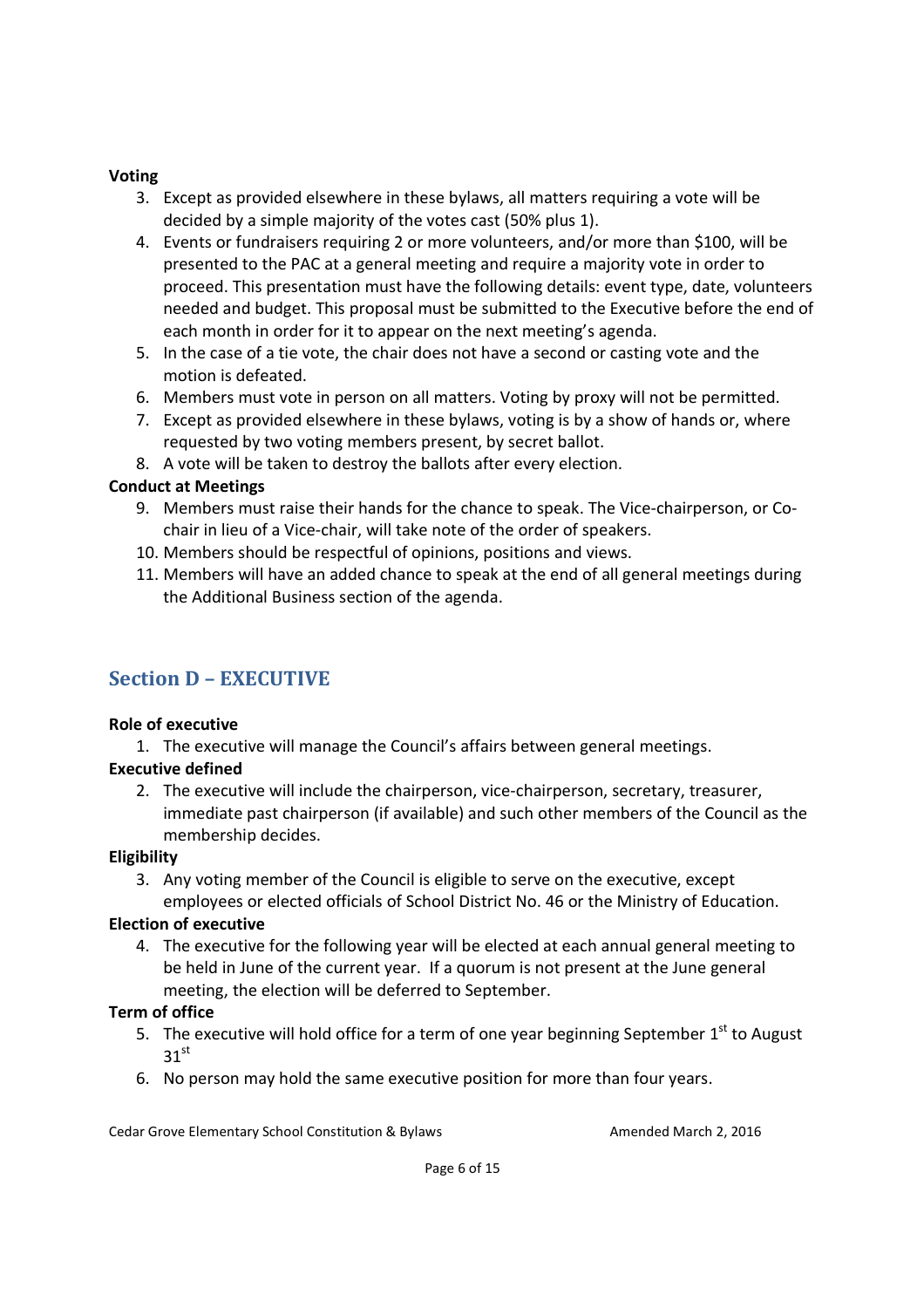#### **Vacancy**

7. If an executive member resigns or ceases to hold office for any other reason, the remaining executive members may appoint an eligible member of the Council to fill the vacancy until the next annual general meeting.

#### **Removal of executive**

- 8. The members may, by a majority of not less than 75% of the votes cast, remove an executive member before the expiration of his or her term of office, and may elect an eligible member to complete the term.
- 9. Written notice specifying the intention to make a motion to remove the executive member must be given to all members not less than 14 days before the meeting.

#### **Remuneration of executive**

10. No executive member may be remunerated for serving on the executive, but may be reimbursed for expenses reasonably and necessarily incurred while engaged in the Council's affairs.

# **Section E – EXECUTIVE MEETINGS**

#### **Meetings**

- 1. Executive meetings will be held at the call of the chairperson, with a minimum of one meeting per school year.
- 2. An executive meeting will be held at the start of the school year to draft the annual budget with the treasurer (presented at or before the  $2^{nd}$  general meeting).

#### **Quorum**

3. A quorum for executive meetings will be a majority (50% plus 1) of the members of the executive.

#### **Notice**

4. Executive members will be given reasonable notice of executive meetings.

#### **Voting**

- 5. All matters requiring a vote at executive meetings will be decided by a simple majority of the votes cast (50% plus 1).
- 6. In the case of a tie vote, the chair does not have a second or casting vote and the motion is defeated.

# **Section F – DISTRICT PARENT ADVISORY COUNCIL AND EXTERNAL COMMITTEE REPRESENTATIVES**

#### **District Parent Advisory Council representative**

1. One representative to the District Parent Advisory Council (DPAC) for School District No. 46 (Sunshine Coast) may be elected annually from among the voting members who are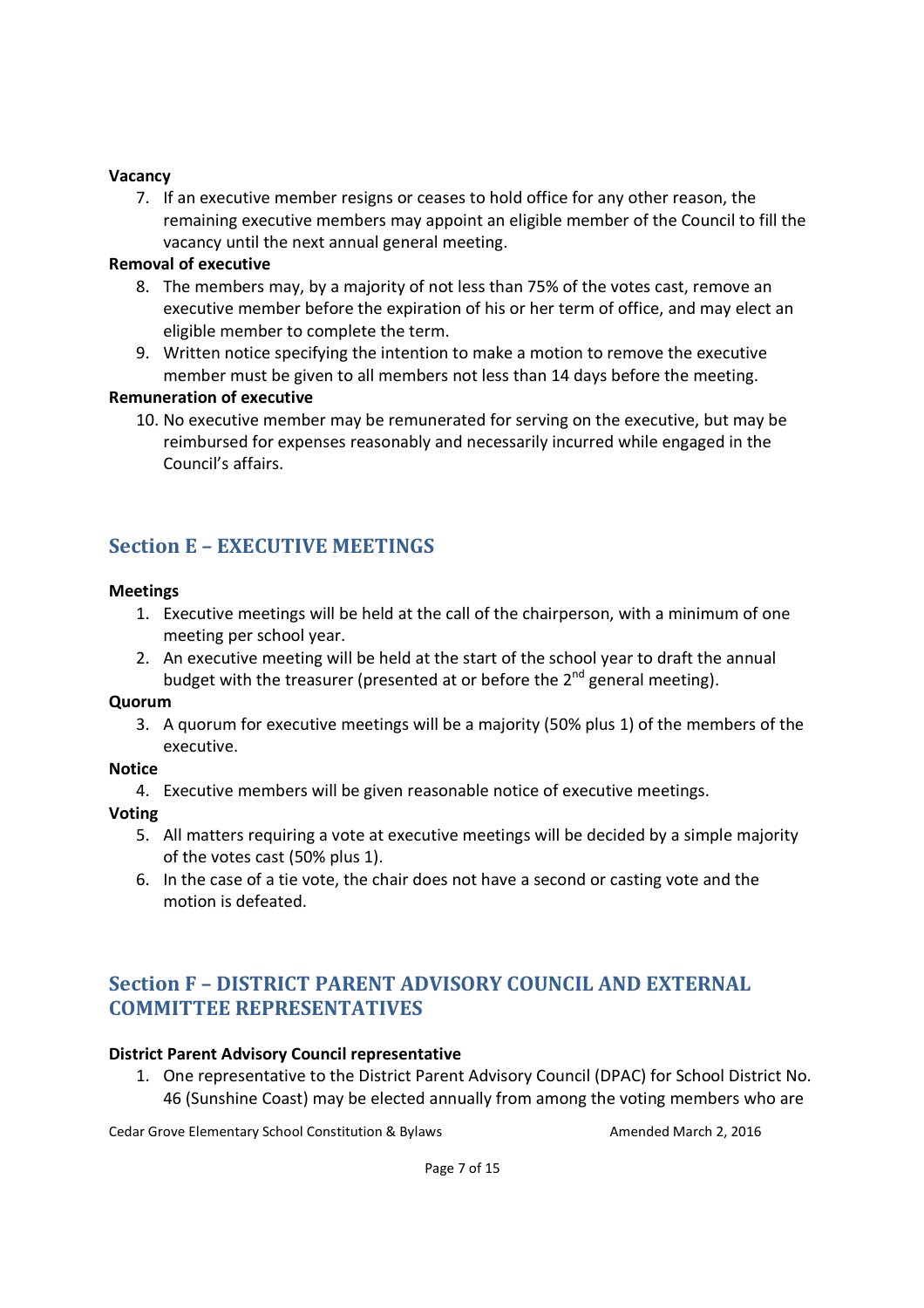not employees or elected officials of School District No. 46 or the Ministry of Education. The election must be by secret ballot. [School Act, s. 8(6)]

#### **Election of DPAC representatives**

2. The DPAC representative will be elected during the AGM in June for the following year. **Term of office** 

3. The DPAC representative will hold office for a term of one year.

#### **Vacancy**

4. If an DPAC representative resigns or ceases to hold office for any other reason, the membership may elect an eligible member of the Council to fill the vacancy for the remainder of the term. Such election must be by secret ballot.

#### **External committees**

- 5. The membership or executive may elect or appoint a member who is not an employee or elected official of School District No. 46 or the Ministry of Education to represent the Council on an external committee or to an external organization.
- 6. The representative will report to the membership or executive as required.

# **Section G – CONDUCT OF EXECUTIVE AND REPRESENTATIVES**

#### **Code of ethics**

1. On election or appointment, every executive member and representative hereby agrees to abide by a code of ethics acceptable to the membership.

#### **Representing the Council**

2. Every executive member and representative must act solely in the interests of the parent membership of the Council.

#### **Privilege**

3. Any information received in confidence by an executive member or representative from school personnel, a student, parent, or other member of the school community is privileged and must not be divulged without permission of the person giving the information.

#### **Disclosure of interest**

- 4. An executive member or representative who is interested, either directly or indirectly, in a proposed contract or transaction with the Council must disclose fully and promptly the nature and extent of his or her interest to the membership and executive.
- 5. Such an executive member or representative must avoid using his or her position on the Council for personal gain.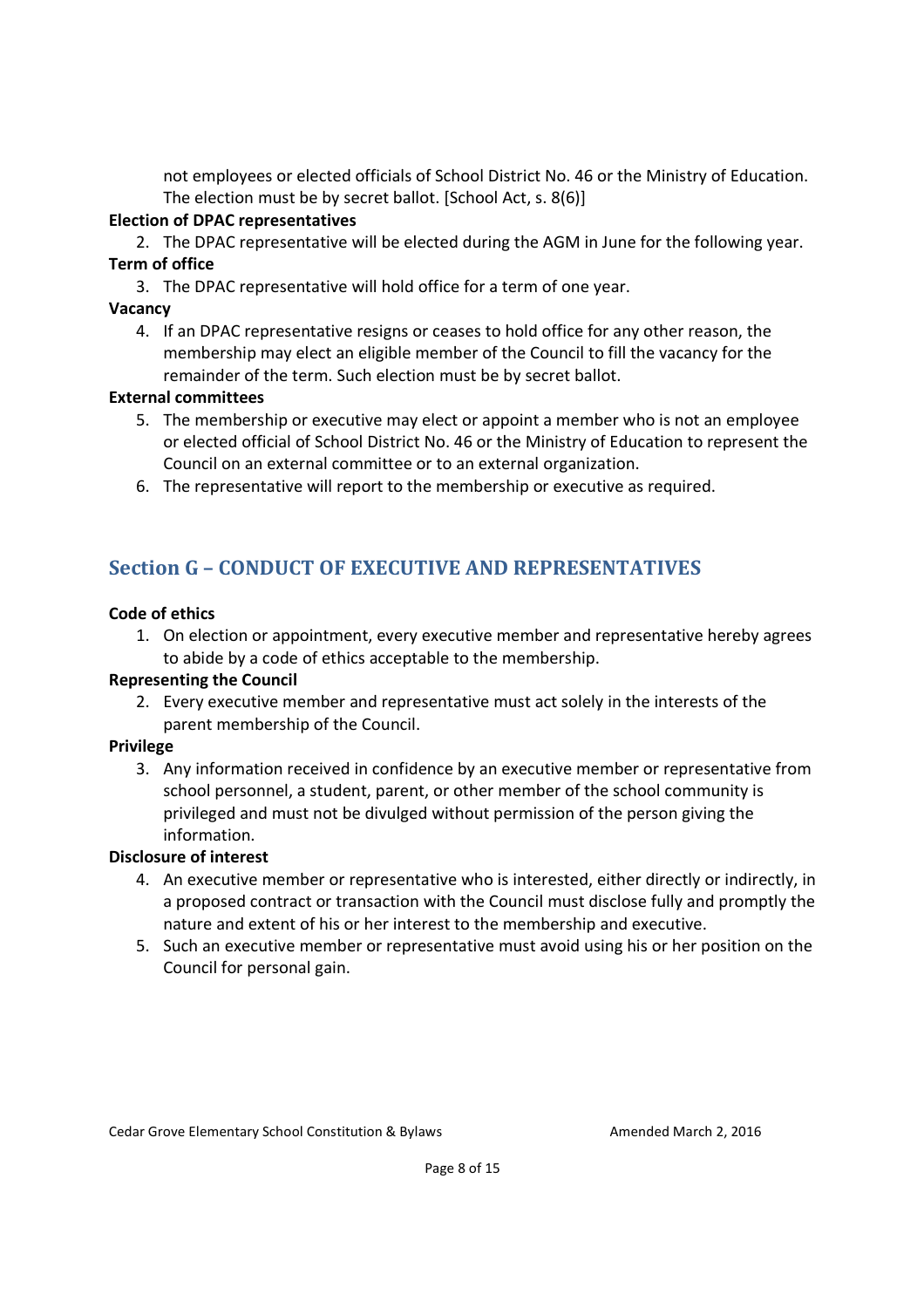# **Section H – DUTIES OF EXECUTIVE**

#### **1. The Chairperson will**

- a) speak on behalf of the Council
- b) consult with Council members
- c) preside at membership and executive meetings
- d) ensure that an agenda is prepared
- e) appoint committees where authorized by the membership or executive
- f) ensure that the Council is represented in school and district activities
- g) ensure that Council activities are aimed at achieving the purposes set out in the constitution
- h) be a signing officer

#### **2. The Vice-Chairperson will**

- b) assume the duties of the chairperson in the chairperson's absence or upon request
- c) assist the chairperson in the performance of his or her duties
- d) accept extra duties as required
- e) may be a signing officer

#### **3. The Secretary will**

- a) record, display, file and distribute to members the minutes of all meetings
- b) keep an accurate copy of the constitution and bylaws, and make copies available to members upon request
- c) may prepare and maintain other documentation as requested by the membership or executive
- d) may issue and receive correspondence on behalf of the Council
- e) ensure safekeeping of all records of the Council
- f) record all meeting attendees, late arrivals and regrets from Executives
- g) may be a signing officer

#### **4. The Treasurer will**

- a) be one of the signing officers
- b) ensure all funds of the Council are properly accounted for
- c) disburse funds as authorized by the membership or executive
- d) ensure that proper financial records and books of account are maintained
- e) report on all receipts and disbursements at general and executive meetings
- f) make financial records and books of account available to members upon request
- g) have the financial records and books of account ready for inspection or audit upon request
- h) with the assistance of the executive, draft an annual budget to be presented at or before the 2nd general meeting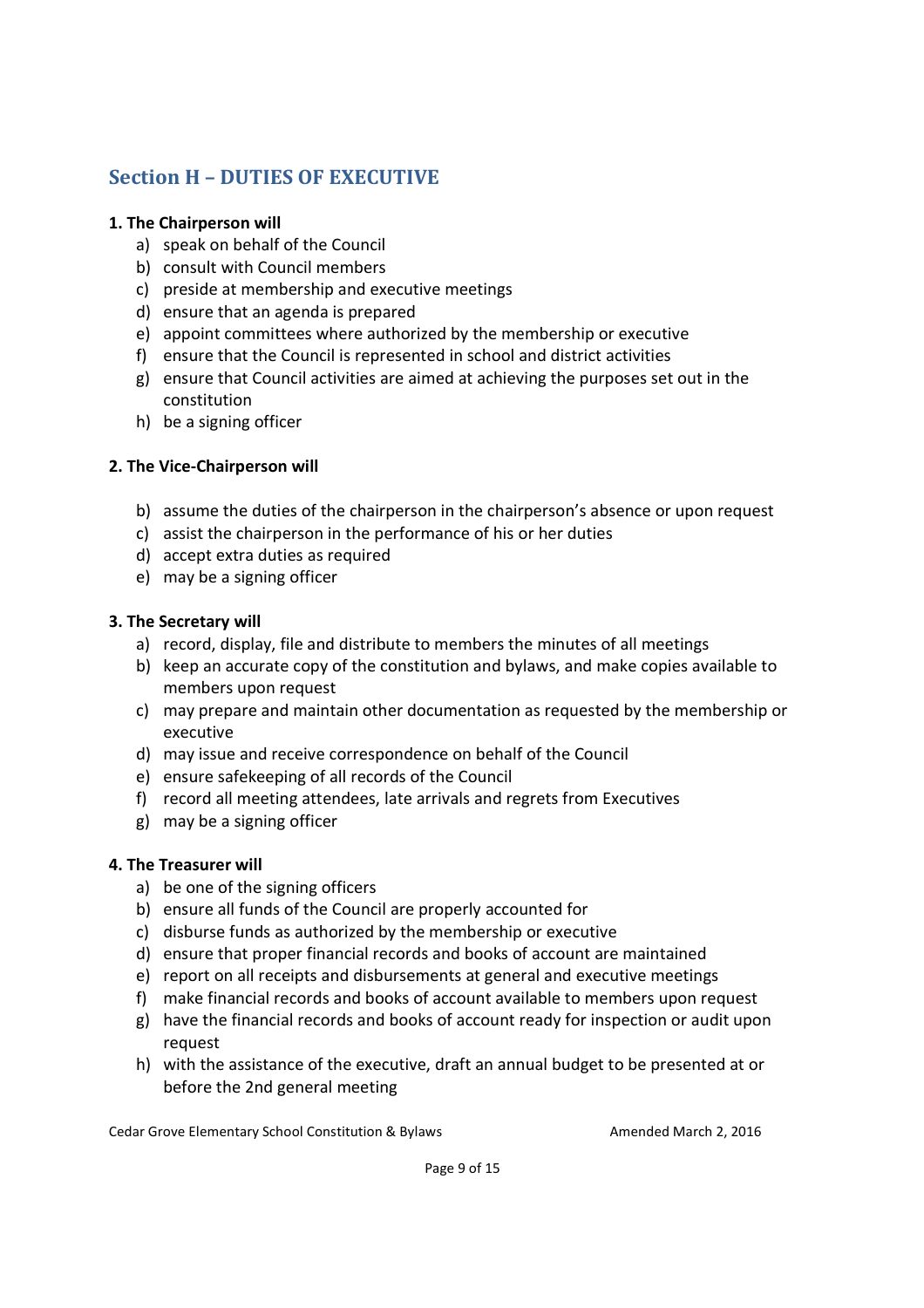- i) ensure that another signing officer has access to the financial records and books of account in the treasurer's absence
- j) submit an annual financial statement at the annual general meeting

# **Section I – DUTIES OF REPRESENTATIVES AND COORDINATORS**

#### **1. The DPAC Representative will**

- a) attend all meetings of the District Advisory Committee for School District No. 46 (Sunshine Coast) and represent, speak, and vote on behalf of the Council
- b) maintain current registration of the Council
- c) report regularly to the membership and executive on all matters relating to the DPAC
- d) seek and give input to the DPAC on behalf of the Council
- e) receive, circulate, and post DPAC newsletters, brochures, and announcements
- f) receive and act on all other communications from the DPAC
- g) liaise with other parents and DPAC representatives

#### **2. Members-at-Large will**

a) serve in a capacity to be determined by the Council at the time of election, and at other times as the Council requires

#### **3. The Immediate Past Chairperson will**

- a) advise and support the membership and executive for a minimum period of one month, and a maximum period of one school year
- b) provide information about resources, contacts, and other matters
- c) help smooth the transition between chairpersons/executive
- d) be available by telephone or email if not able to provide in person support

#### **4. The Hot Lunch Coordinator will**

- a) coordinate the hot lunch program provided for students by the PAC
- b) identify and work with lunch suppliers to determine menu and negotiate rates
- c) determine lunch options, selling prices and timelines with the help of the PAC Executive as appropriate
- d) recruit volunteers with the assistance of the Volunteer Coordinator, and organize volunteers to help on hot lunch days with distribution and kitchen clean up
- e) work to ensure that the program runs smoothly and efficiently for both the students and parents
- f) coordinate the online ordering system with technical support from the application provider
- g) process and verify payments (cash, cheque or online) and balance payments to orders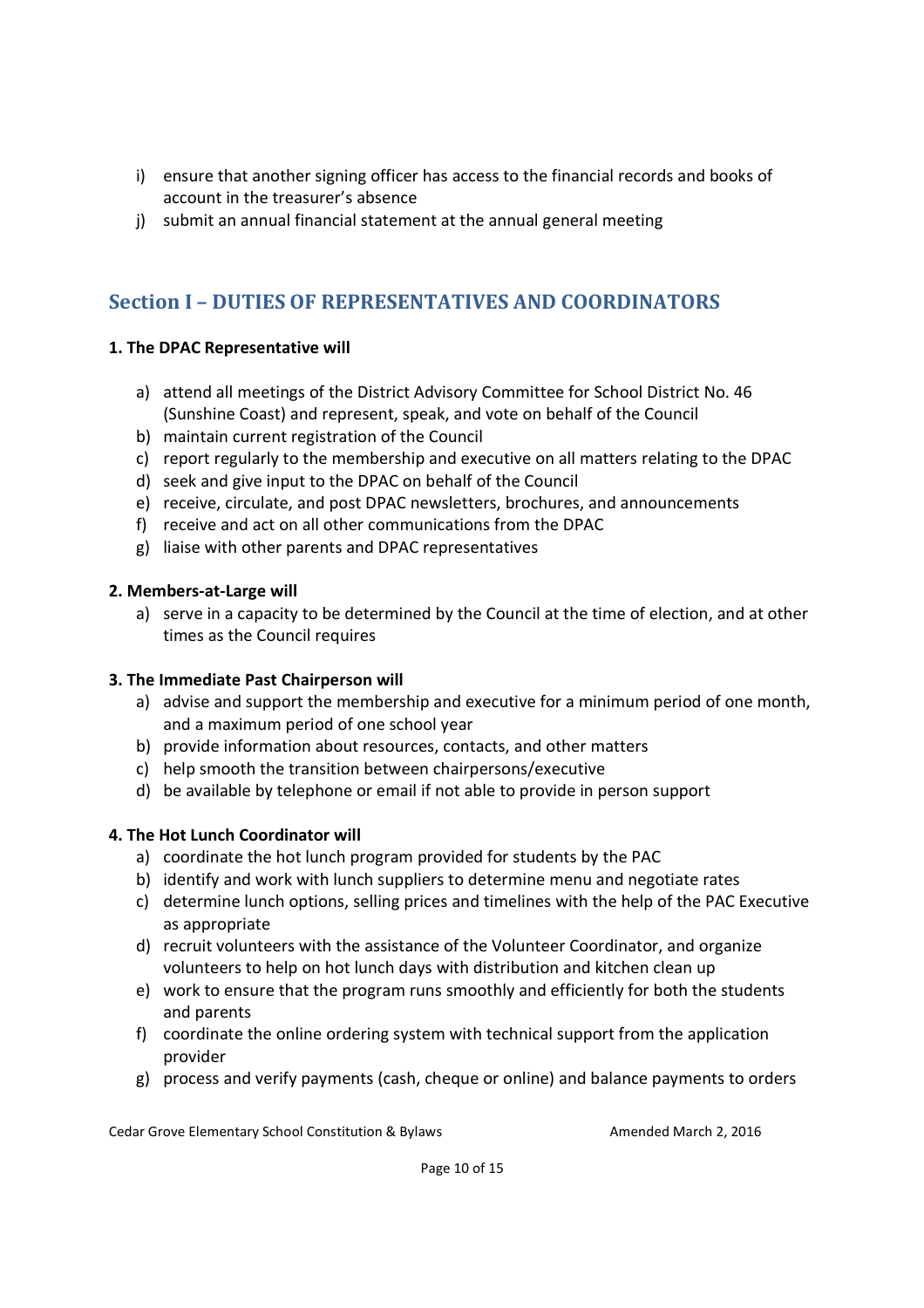#### **5. The Breakfast Program Coordinator will**

- a) coordinate the breakfast program provided for students by the PAC Monday through Friday when school is in session
- b) recruit volunteers with the assistance of the Volunteer Coordinator, and organize volunteers to help with breakfast preparation and kitchen clean up
- c) organize food drives to facilitate donations to the breakfast program
- d) purchase breakfast items as appropriate and within budget
- e) submit expenses to the Treasurer in a timely manner

#### **6. The Volunteer Coordinator will**

- a) coordinate volunteers drawing from staff, students, parents and community to assist at functions
- b) compile and maintain a list of all volunteers including contact information

#### **7. The Fundraising Coordinator will**

- a) propose fundraising projects to the Executive ensuring that they meet the guidelines established in the Constitution, Bylaws and PAC Policies and Procedures.
- b) coordinate all activities related to a fundraising event and act as liaison between the fundraising committee and the Council Executive.
- c) maintain a record of fundraising projects, suggestions for improvement and future events.
- d) make sure all accounting and proper reporting to Treasurer is complete post event.

# **Section J – COMMITTEES**

- 1. The membership and executive may appoint committees to further the Council's purposes and carry on its affairs.
- 2. The terms of reference of each committee will be specified by the membership or executive at the time the committee is established, or by the committee at its first meeting, as the membership or executive decide.
- 3. Committees will report to the membership and executive as required.
- 4. Committee will adhere to the Constitution and Bylaws set in place by the Cedar Grove Elementary School Parent Advisory Council.

## **Section K – FINANCIAL MATTERS**

#### **Financial year**

1. The financial year of the Council will be September 1st to August  $31^{st}$ .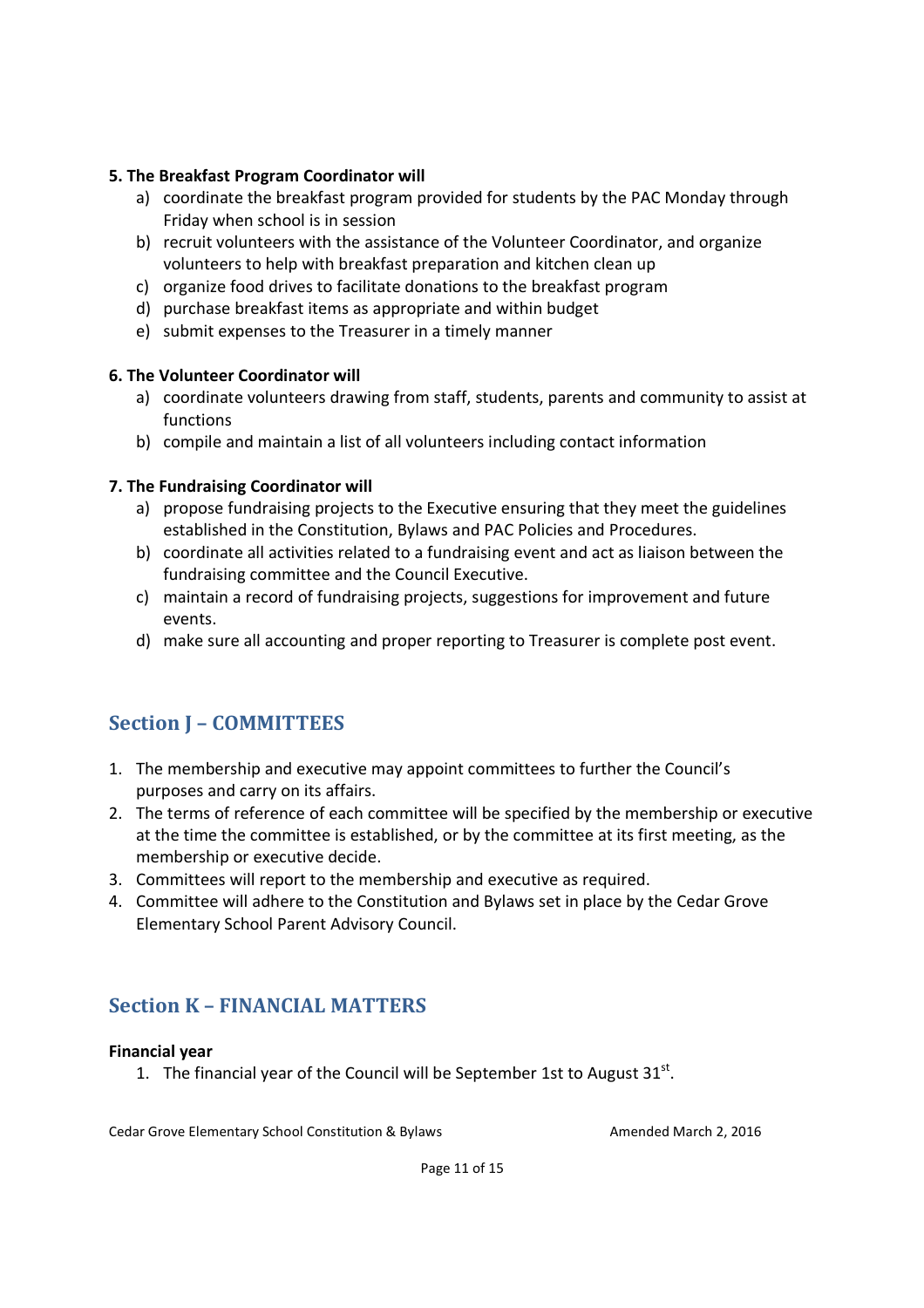#### **Power to raise money**

2. The Council may raise and spend money to further its purposes.

#### **Bank accounts**

3. All funds of the Council must be kept on deposit in the name of the Council in a bank or financial institution registered under the Bank Act.

#### **Signing authority**

4. The executive will name at least three signing officers for banking and legal documents. Two signatures will be required on all of these documents.

#### **Annual budget**

- 5. A budget and tentative plan for the year will be drawn up by the executive and presented to the membership for approval at or before the  $2^{nd}$  general meeting.
- 6. Expenditures greater than \$100, with the exception of regular budgeted expenses (i.e. hot lunch invoices), must appear on an agenda and be voted on by the members before funds over \$100 can be released.

#### **Non-budgeted expenditures**

7. The executive will present all proposed expenditures beyond the current budget for approval at the next general meeting.

#### **Treasurer's report**

8. A treasurer's report will be presented at each general meeting.

#### **Depositing Funds**

- 9. Deposits must be made by an appointed member if the Treasurer is unable to do so.
- 10. All deposits must be recorded with deposit date, signature and a breakdown of the funds' source.

#### **Reimbursement**

11. Members seeking reimbursement for expenses must submit original receipts with an Expense Reimbursement Form. Receipts must be itemized and explained on this form.

#### **Auditor**

12. Members at a general meeting may appoint an auditor.

# **Section L – CONSTITUTION AND BYLAW AMENDMENTS**

- 1. The members may, by a majority of not less than 75% of the votes cast, amend the Council's constitution and bylaws.
- 2. Written notice specifying the proposed amendments must be given to the members not less than 14 days before the meeting.
- 3. Where the proposed amendments exceed one page, they need not be given to every member, but must be posted in a conspicuous place in the school or made accessible to all members.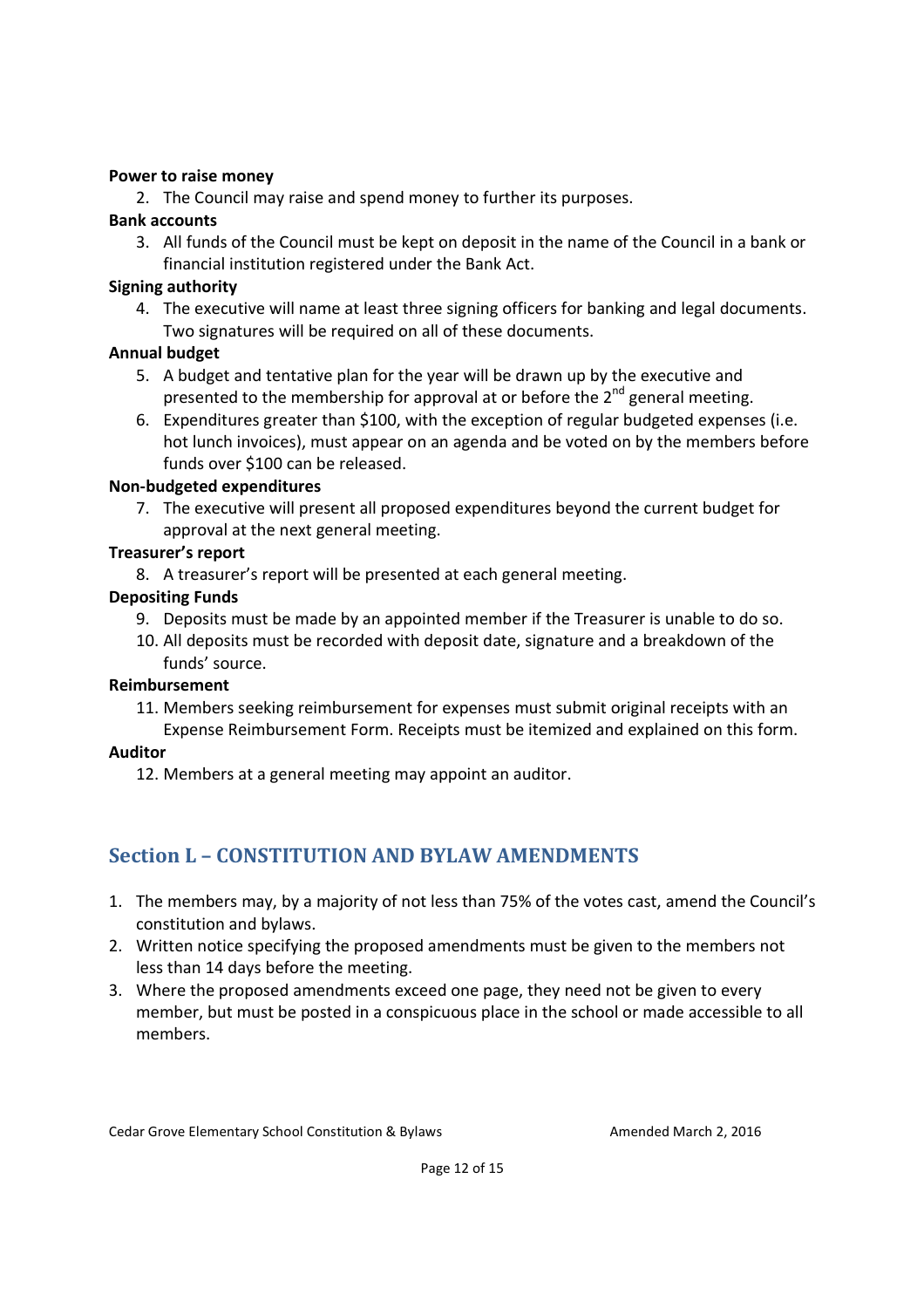# **Section M – PROPERTY IN DOCUMENTS**

1. All documents, records, minutes, correspondence, or other papers or electronic files kept by a member, executive member, representative, or committee member in connection with the Council shall be deemed to be property of the Council and shall be turned over to the chairperson when the member, executive member, representative, or committee member ceases to perform the task to which the papers relate.

## **Section N – DISSOLUTION**

#### **Circumstances of Dissolution**

- 1. The number of persons making up the executive committee shall be not less than three (3) in number and must include the positions of Chair, Treasurer and Secretary. If, for a period of six (6) months these three positions are not filled the Council shall be dissolved.
- 2. The members may, by a majority of not less than 75% of the votes cast, dissolve the organization (PAC). Written notice specifying the intention to propose the resolution to dissolve the PAC should be given to the members not less than fourteen (14) days before a general meeting.
- 3. The PAC shall dissolve on permanent closure of the school by the School District No. 46 or by the Province.

#### **Distribution of Assets**

- 1. In the event of winding up or dissolution of the Council, whether mandatory or voluntary, and after payment of all debts and costs of winding up or dissolution, the assets and remaining funds of the Council shall be determined and distributed to another parent advisory council or councils in School District No. 46 having purposes similar to those of the Council, as the members of the Council may determine at the time of winding up or dissolution.
- 2. In the event of winding up or dissolution, all records of the Council shall be given to the principal of Cedar Grove Elementary School.

# **Section O – CODE OF CONDUCT AND ETHICS**

- 1. The Cedar Grove Elementary School Parent Advisory Council is not a forum for the discussion of individual school personnel, students, parents or other individual members of the school community.
- 2. Cedar Grove Elementary School Parent Advisory Council members should conduct oneself in a way that promotes achievement and encourages learning.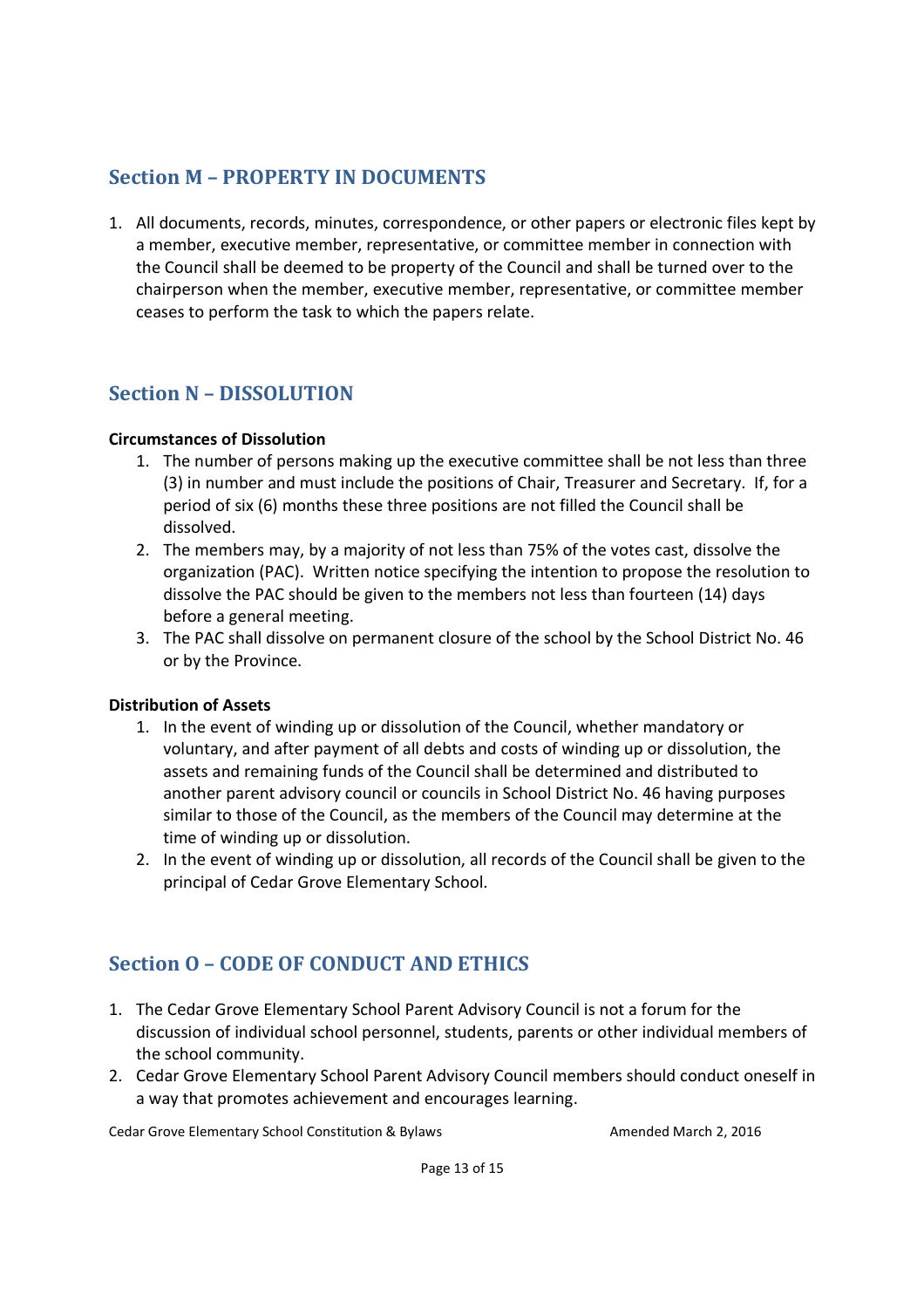- 3. Members are expected to behave in a way that shows courtesy, respect and consideration for other people and their property and in no way offends others.
- 4. These standards also apply during extracurricular activities, field trips and whenever we represent Cedar Grove Elementary off school grounds.
- 5. Cedar Grove Elementary School Parent Advisory Council represents the school and its standards. We must maintain a high level of decorum.
- 6. An executive member who is approached by a parent with a concern relating to an individual, is in a privileged position and will treat such discussion with discretion, protecting the confidentiality of the people involved.
- 7. A parent who accepts a position as a PAC Executive Member:
	- a) Upholds the constitution and bylaws, policies and procedures of the PAC.
	- b) Performs her/his duties with honesty and integrity.
	- c) Works to ensure that the well-being of students is the primary focus of all decisions.
	- d) Respects the rights of all individuals.
	- e) Takes direction from the members, ensuring that representation processes are in place.
	- f) Encourages and supports parents and students with individual concerns to act on their own behalf and provides information on the process for taking forward concerns.
	- g) Works to ensure those issues are resolved through due process.
	- h) Strives to be informed and only passes on information that is reliable and correct.
	- i) Respects all confidential information.
	- j) Supports public education.

# **Section P – CODE OF CONFLICT OF INTEREST**

#### **Conflict of Interest**

1. That individuals refrain from discussing, influencing, and voting upon any matter before Cedar Grove Elementary School Parent Advisory Council in which they or their family have a pecuniary interest.

#### **Perceived Bias**

2. That the voice of Cedar Grove Elementary School Parent Advisory Council must clearly be, and must be perceived to be, that of the parents of Cedar Grove Elementary School.

# **Section Q – ACCOUNTIBILITY**

1. If any executive member is found to be in violation of this constitution, the code of ethics, conflict of interest or perceived bias, that member will be relieved of duties pending a review by the Executive Council.